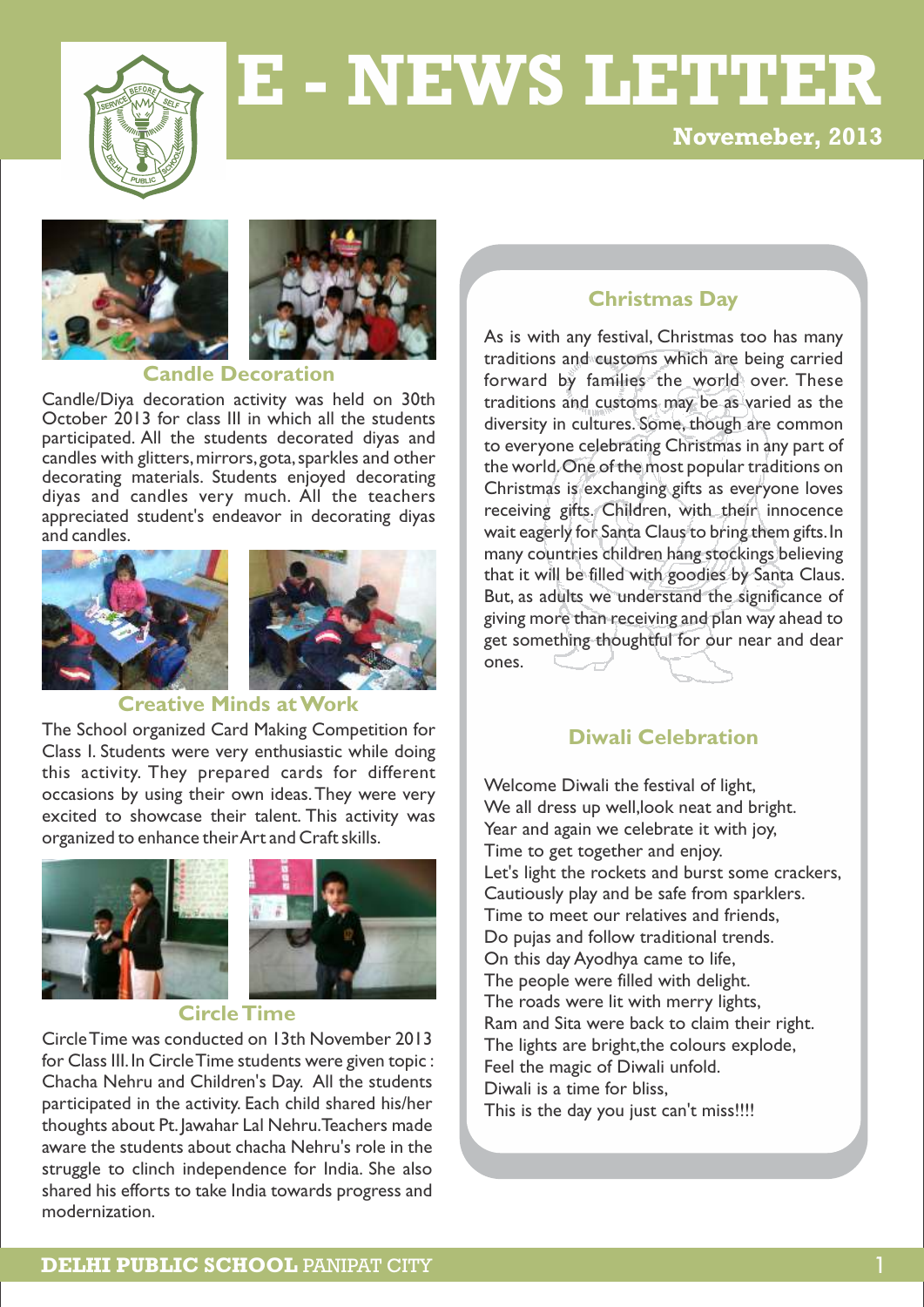



# **Collage Making Activity**

To save our mother planet Earth, the students of class IV took an initiative to prepare collage reflecting that Deepawali is a festival of lights not of crackers.

Children enjoy creative craft work, so they were instructed to collect old newspaper and magazine clippings exhibiting the festival of lights and its significance.

They presented it in their best creative manner with the message of spreading positive light in the heart of others & saying no to crackers; to protect and preserve our plant for future generations.

The objective was to first create awareness among students and then spread it to others them as students learn maximum the by self efforts.

# **English Creative Writing Competition**

English Creative Writing Competition was held on 27th November 2013. The clues for story writing were given to the students.They were instructed how to spin a yarn on the basis of given clues. The students came out with their thought provoking stories. This activity was for the students of class V to enhance their writing skills as well as creative thinking.



## **"Quiz is a fun way to test Knowledge."**

Students of Class I participated in quiz contest organized in their class. They were divided in three teams as Brilliant Blue, Smart Saffron and Intelligent Indigo.All the students participated intelligently.

The winner of Class I A was Smart Saffron and winner of Class IB was Team Brilliant Blue.





**Orange Surprise**

I took a blob of red paint, Then I took a blob of yellow, I squished and swished them all around As far as they would go. My red and yellow began to change, And much to my surprise, I saw those colors turn to orange right before my very eyes!

Orange Day was celebrated on 19th November 2013 with zest. Orange is a dynamic colour and stimulates imagination and creativity. Bubbly little kids were dressed in shades of orange,shining like the bright sun. To add zing, teacher helped the children in crafting out 'orange fruits' and 'lick lollies ' to remember the day.





# **Picture Composition Writing**

'Picture Composition Writing Activity' was held on 6th November 2013 for all the students of class-III. They were given a picture on which they wrote a few lines to describe that picture. This activity was conducted to give practice to students for the Picture Composition Writing competition which is to be held on 20th November 2013. Students were given a garden scene. Class teachers explained the students how they were to explain. English teachers helped them in their writing with their valuable suggestions & instructions.The students extended their thanks and enjoyed a lot.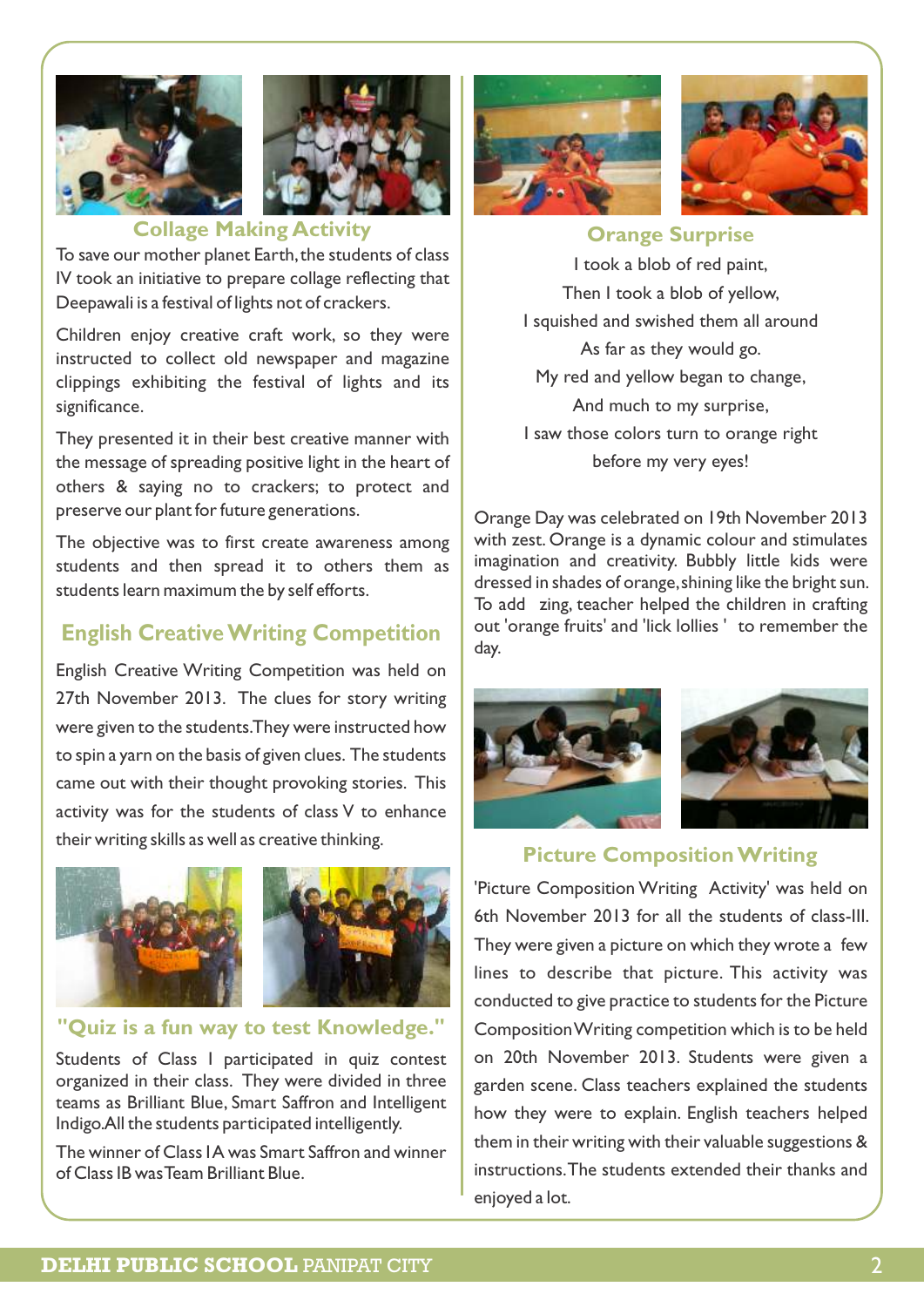





## **Restaurant Visit**

The students had 'Restaurant Visit' on 18th November 2013.They were very excited about the visit.They not only had different snacks alongwith desserts in Grand Plaza, Panipat, but also learned dining etiquettes, table manners and use of cutlery.





## **Sports Day**

DPS Panipat City organised its Sports Day on 14th November 2013 in the sports complex of the school.

Participants from all houses, in their house T-shirts, were all over the ground with full of enthusiasm and vigour. They were unable to contain their excitement,which was all set to spill in their fast pace against their rivals in the events to follow.

The Meet was categorized for both girls and boys into Sub-Junior, Junior and Senior Divisions.The events were 100mts, 200mts, 400mts and 800mts followed by relay race for all categories with four participants each.

The sportsman spirit echoed from all corners of the field as the participants lauded each other by patting on the backs and waving hands.It was fun to watch students cheering for their houses and the very small ones of Prep and KG, who had also been brought to feel the thrill, could be sighted sitting with broad grins and twinkling eyes.

At the close of all events, the winner was Chenab house with 116 points followed by Ganga with 83, Yamuna with 66 and Jhelum with 59.

Best Athlete in Senior Boys Division was Manjeet Gulia of Chenab house and in Senior Girls Division,Varsha Malik of Ganga house took the honors. In Junior Boys- Shrey Chakravarty of Chenab, Junior Girls- Jessica Gupta of Chenab,Sub-Junior Boys-Shitij Dhreja of Ganga,and Junior Girls-Prerna Sehrawat of Chenab came out with all guns blazing. In 100mts,Takkam Radhey of Jhelum scorched the track to become the fastest athlete of the event.

Organizer of the sports event,Mr K.K.Sangwan along with all sports teachers congratulated the winners of the athletic meet. The Pro Vice Chairman, Mr Amit Rana praised the winning efforts of all the houses and their teachers and boosted the morale of the participants by saying,"The will to win is important but the will to prepare & participate is more important." With this the event came to an end.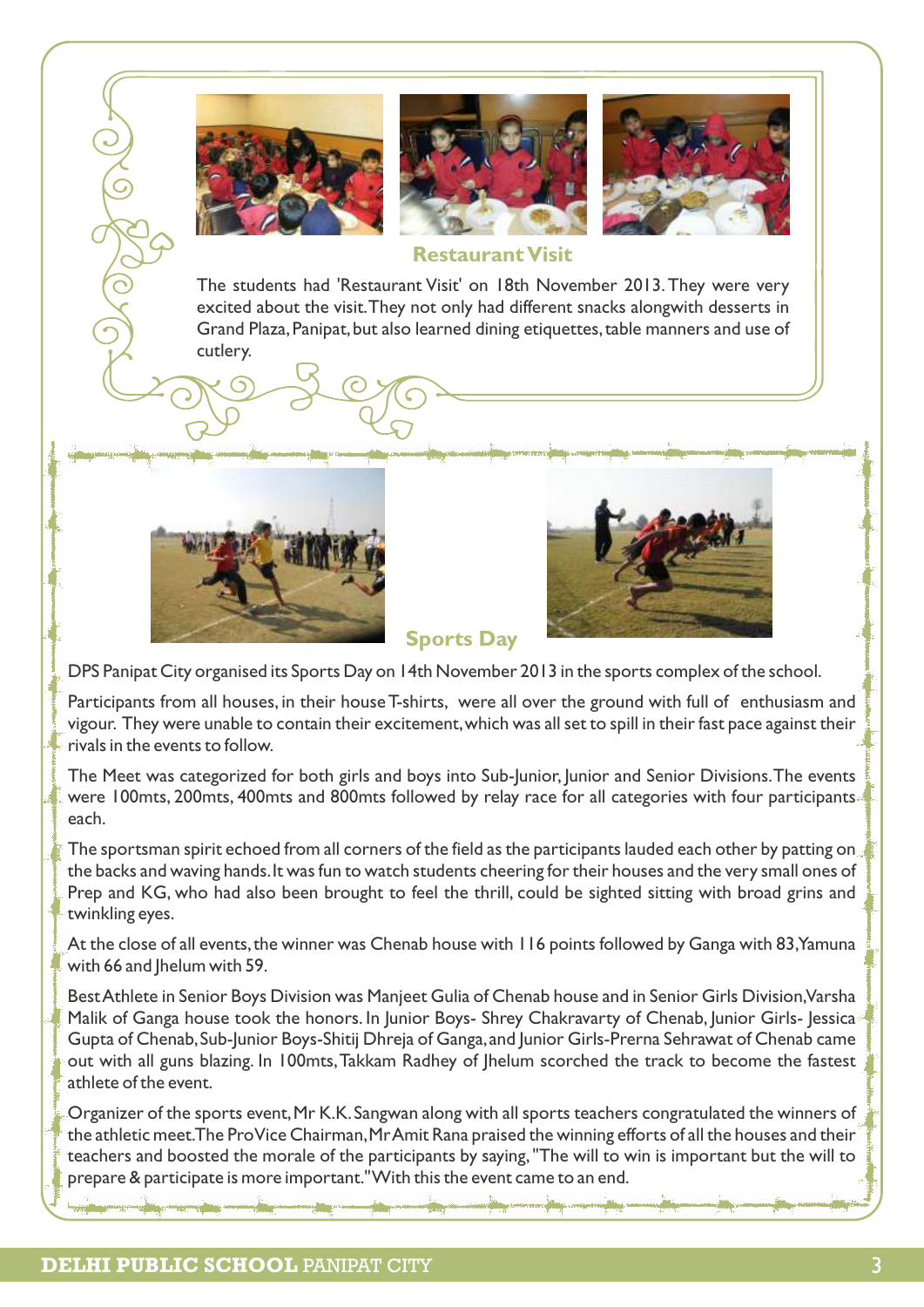



## **Talent Hunt**

'Talent Hunt' was held on 27th November, 2013 in DPS Panipat City |r. Activity room. The children were given a chance to appraise and enhance their talent. The parents were also invited to boost up the morale of the children.



## **"Trip to Adventure Island"**

Classes IX & X

A one day trip to Adventure Island, Delhi was organised for classes 9th and 10th on Saturday, 16th November. Total 80 students went to the trip. The students enjoyed adventurous rides a lot.Quality food was provided.They enjoyed dancing together, clicked photographs and visited Metrowalk . Some students enjoyed shopping too. They all had lots of fun. All the students were dropped safely on their respective stops by the teachers on Escost duty. The trip was successful and a memorable one.



**"Trip to Adventure Island"**

Class VIII & IX (CIE)

A trip to Adventure Island was orgnised for the students of Class VIII and IX (CIE) on 9th November 2013. 117 students along with 9 teachers and 2 maids boarded the buses from their predecided bus stops. 3 school buses well used for this purpose and teachers escorted them.

They reached the destination at 10:30 a.m. and enjoyed all the rides. Lunch was provided by the host. The children left the Island with their cherished memories and were safely handed over to their parents.All the students enjoyed the trip very much.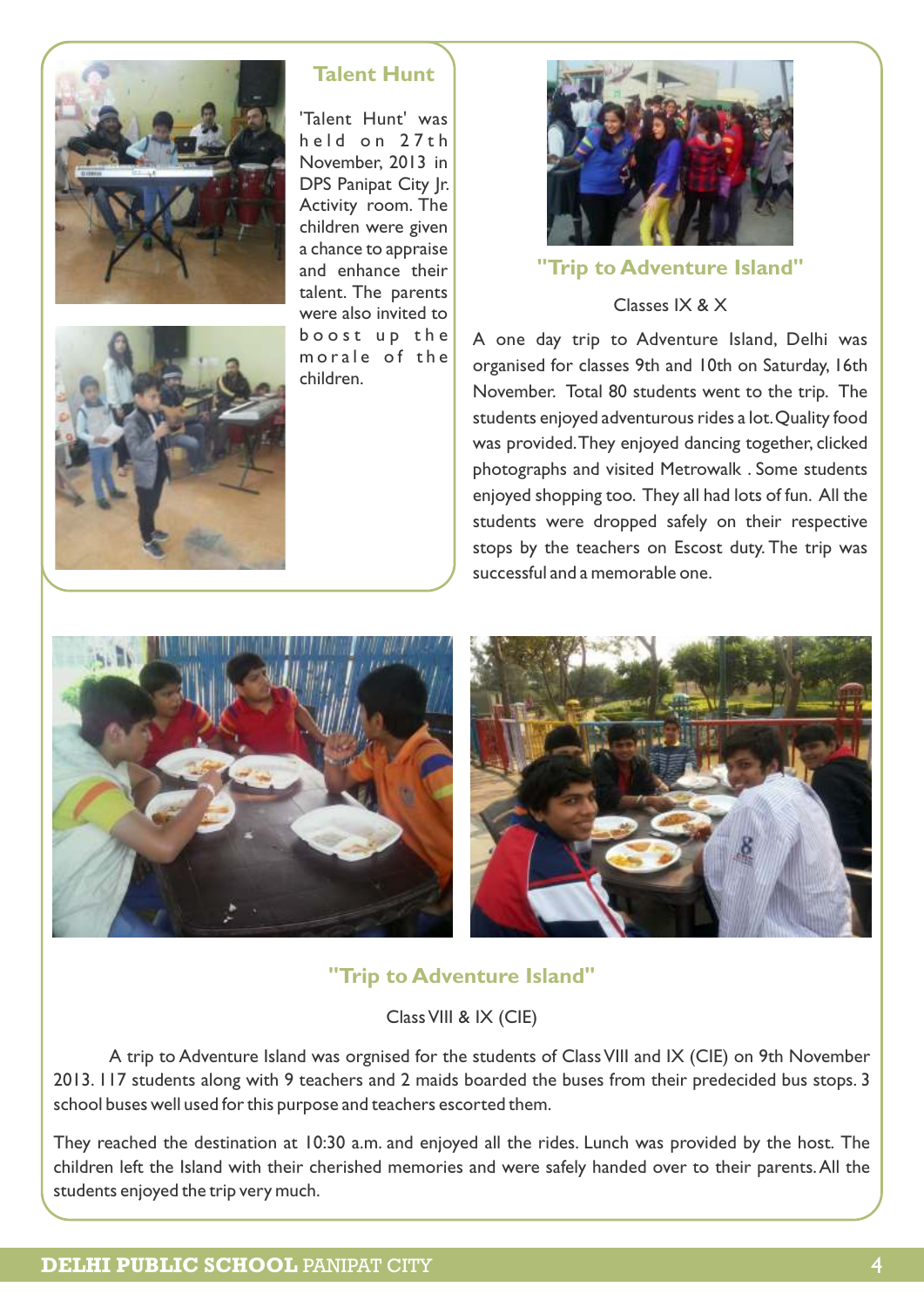## **VI Class**

## **OBESITY**

Nowadays many teens are overweight and unfit. Numerous surveys have found that more and more young people suffer from obesity which increases one's chances of getting diabetes and puts one at risk for heart problems later on.Losing weight isn't just about appearance-it's about health.

Lack of participation in sports is a major problem that causes teenagers to be overweight. If you don't burn up calories, they will accumulate in your body causing you to gain weight. Unfortunately, most young people love playing video and computer games more than sports.Therefore, obesity is the eventual result.

Another cause of obesity is the high content of calories in diet. Eating too much is harmful as they will create fatty deposits in the blood vessels.This leads to obesity and heart diseases.

For youngsters under stress due to heavy load of school work, eating candies and snacks are a common method to relieve pressure.However,it is unwise because candies and snacks cause you to gain weight easily.

In fact, we can only use one rule to solve the problem-the rate at which you consume them!

Playing sport is a good method of losing weight. Besides, you will feel more comfortable after playing sports. You can think of it as a relaxing practice to relieve stress.

To avoid the high intake of calories,you should have a balanced diet. Don't eat too many snacks! Eat more fruits and vegetables than meat and carbohydrates.Fruits will also make you feel full.

Our bodies belong to us.Nobody knows our body better than ourselves, and we will suffer if there is anything that goes wrong with them. Being fit is good for your health,and you should keep fit from now now on! Care about your buddy-your bodylet's keep fit today!

From :Avnee Class :V

## **Poem on dignity for women**

Main iss mahaan desh ki ek aam hoon naari Par mere apne hi logon ki nazar mujh par padi bhaari.

Ghar ke bahar nikalte hi ghoorti hain gidd aankhein, Jinko bheed mein dekh kar bhi tham jaati hain saansein.

Kab kya anhoni ho jaye, darr se bhara hai zehen. Gande fitro, shararti aankhon se mian jaati hoon saham.

Ghar se manzil tak ek khauf apne hi sheher mein, Kya beti sahi salamt lautegi wapas apne hi ghar mein?

Mandiro mein main Laxmi, Saraswati, Durga ka roop ho jaati hoon, Aur sadak pe aate hi ek vastu, ek cheez ho jaati hoon.

Ab band karo ashleelta aur hawas ka vyapar. Varna tumhare vinash ke liye dhaar loongi Durga ka avtaar.

So rahi hai janta, police aur desh ka shaasan, Par jaag gayi hain betyaan, ab tu nahi bachega dushasan.

Ye kaisa hai mera desh, mere desh ki shaan? Neta to deta hai naare, 'India is shining', 'Incredible India', mera desh mahan!

From : Reet Kuba Class - VI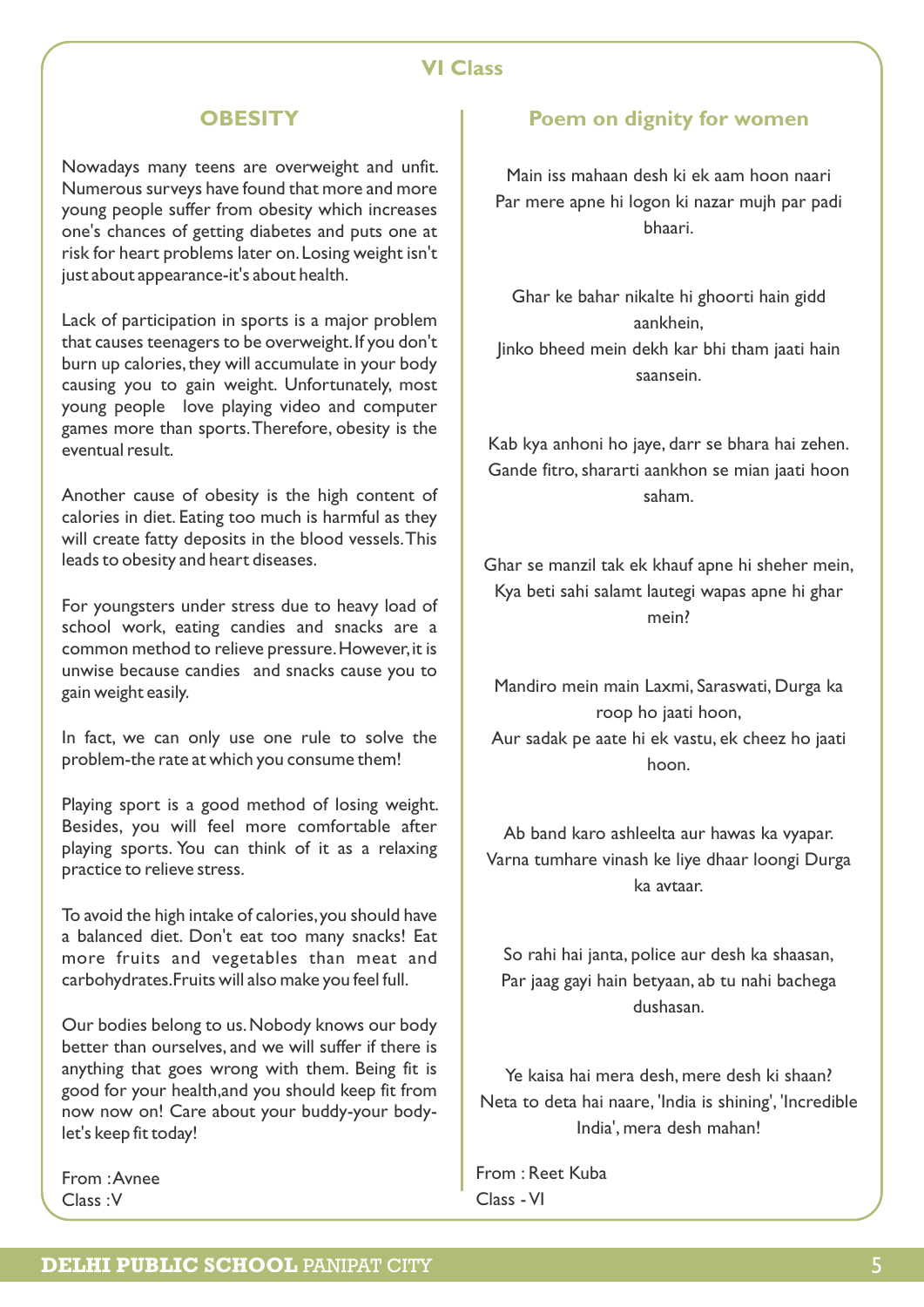## **Education**

"Education makes the people easy to lead,but difficult to drive; easy to govern, but impossible to enslave", said Lord Brougham. This is entirely true, for without education a man is a shade better than an animal.

But at the ground level it seems the fruits of this have not percolated down to them.The main culprit for this being lack of education which deprives them of their power to claim their right. Not only are they economically exploited by the landlords and traders, but politically also they fall easy prey to the mechanisation of politicians.This problem can only be solved by the tool of education.

Education not only enables 'Self Empowerment', but it also keeps us aware of our given surrounding as well as the rules and regulations of the society we are living in.It's only through knowledge that you are able to question authority for its negligence or discrepancies. Education helps you understand yourself better.It helps you realize your potential and qualities as a human being. It helps you to tap your latent talent so that you may be able to sharpen your skills.

With progress in the society, almost everybody has realised the value of education and thus are to send their child to one or the other educational centre. But unfortunately in India this is a great challenge too as most of the Indian children are undoubtedly poor and their parents are not able to get the expected output. Moreover, there is a huge shortage of qualified Indian teachers.They are not that dynamic & viable that they can improve the personality of their students. In addition, if we come to cities then no Indian institute matches the global standards as none of them finds a place even in the global list of top 200 ranked colleges in the world.

So today's necessity is to solve these problems and to establish a better education system and a better educated society.

Education ensures every individual a fair chance of a successful life and for that everyone should use this tool for a better future.

From :Anisha Class : X

#### **Story Writing What a Wonderful world it is!**

Once upon a time, there lived a naughty boy, Tom with his mother in the streets of Tesla.There also lived Mr. Nick in that street.He was popularly known as Uncle Nick.He was a carpenter and all he believed was to work and work.Tom and his friends always tricked Uncle Nick. They all felt happy and enjoyed doing this.They all went into his shop and picked up wood powder and threw it here and there. They all irritated him but Uncle was very patient and kind. He just advised the children to go out and not to disturb him but they were least interested in his advices. Their nuisance once caused a great problem in the shop.They destroyed all the furniture and toys made by the uncle.This all forced the kind uncle to become angry and to have temper always on his nose.Now,the uncle always scolded the children whenever they even tried to enter the shop. Tom had a favourite toy, a toy engine.Tom always took his toy engine with him, to supermarket, his friend's house, his relative's house,almost everywhere.His mother asked him to get his coat washed.For this also,he kept the coat on the engine and went out.He met his friends and came to know that Uncle Nick had bought a new dog to tackle the naughty children. The dog had big teeth, big hinder legs, etc. The dog helped uncle a lot like bringing the daily newspaper for him.Tom and his friends decided to go into the shop and test the new dog.All friends decided that Tom will do this job.Tom went inside and the dog retaliated by barking.Tom (afraid) went out. It was the time of bringing newspaper. Uncle knew that as soon as the dog would go out,the boys would come and make fun.Uncle had trained the dog.The same happened.Tom came in and the dog out. Suddenly,the door banged and the dog ran and chased Tom in and out the shop.They ran near buildings,on the road.At last,Tom reached the footpath across the road but the dog couldn't.He was hit by a car.Tom rushed back and put the dog on his engine as the dog couldn't get up.When uncle came to know about the accident,he and Tom,both started crying. They took the dog to the vet. He said that the condition was critical but with the help of surgery, he may get well.Tom and uncle went back.Tom regretted to uncle and gave him sympathy. One week passed. Uncle went to take the dog but Tom didn't because he was busy organizing the 'Welcome back' party for him.The dog came back and was happy to see Tom too.The dog didn't recover fully and still limped while walking as his hind legs were damaged in the accident. Everyone was very happy and the boys decided never to annoy the uncle. After all this, uncle was very happy and made a new toy train for Tom and gave it to him. 'the uncle' with Mr. Nick everywhere became kind and happy again.Every day,Tom came into uncle's shop but not for disturbing him but for playing with the dog and helping the uncle.

What a wonderful world it is! From : Saksham Arora Class : X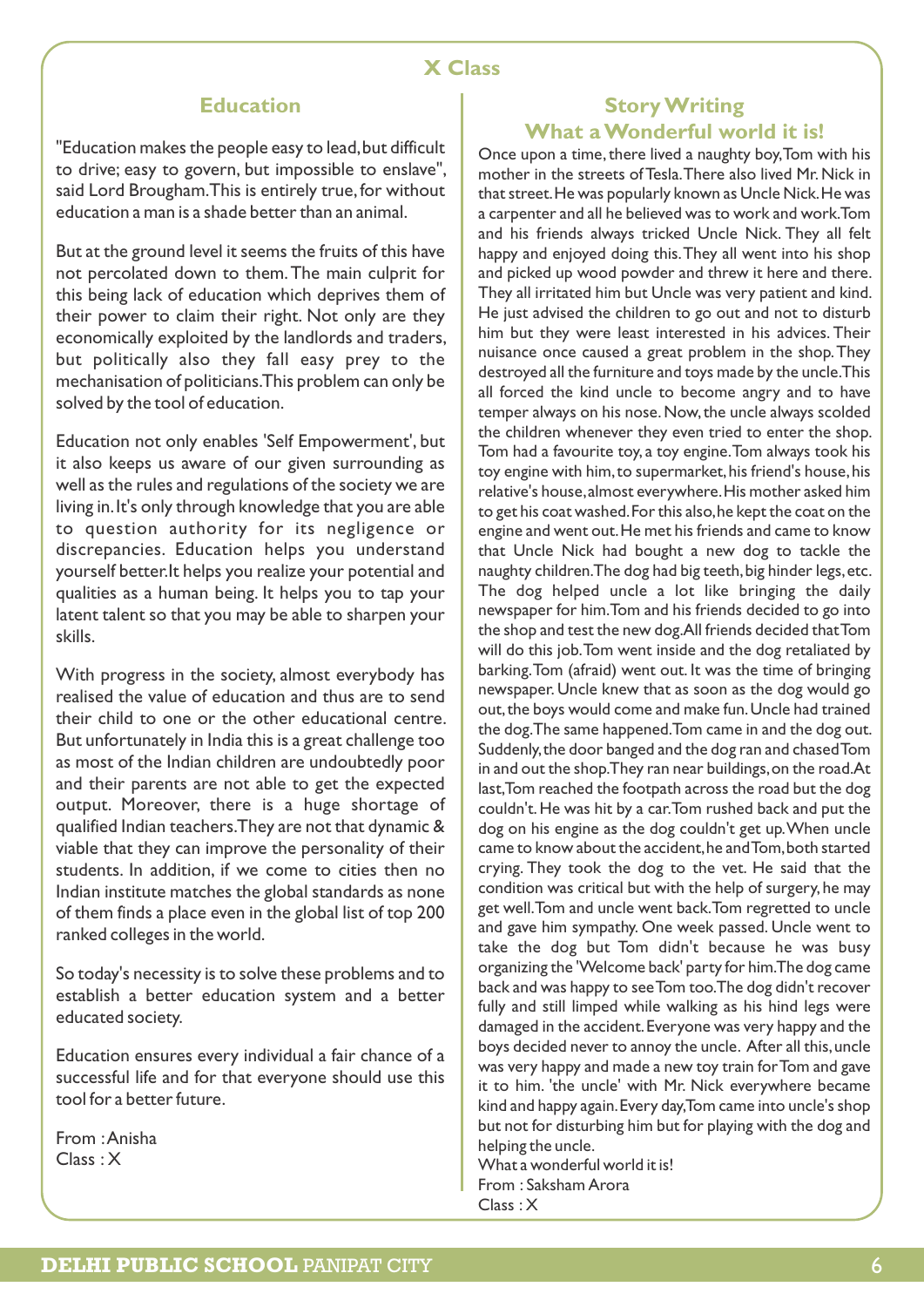## **Poem Writing The Beauties of Nature**

It's thrilling to see a mighty tree Shaking in wind as the wings of a bee.

I marvel at the sight of majestic mountain range; The snow melting from the Zenith is also strange.

It's pleasure sitting in the lap of nature Watching children playing game of adventure.

The Earth is so beautiful, the music of nature is sweet, Listening to the birds' chirping is a treat.

Green grass under your feet so soft; Above, the clouds so fluffy like froth.

Mysterious sky holds sunset and sunrise; And the horizon, that's a beautiful prize.

Stand watching the stars twinkle and shine; The beauty of unexplored nature tickles the spine.

The woods spread all over and yonder; Every creation of nature is a wonder.

I bow and show my gratitude towards mother Earth;

It is great pleasure that on this wonderland, I took birth

From : Shivesh Arya Class : X



# **E-Newsletter - DPS Panipat City junior : November 2013**

#### **Restaurant Visit:**

Good manners make a man perfect. In an effort to encourage students to learn table manners the students of DPS Junior visited Le- Gem on 15th November 2013.The children had a great experience while picking up some useful skills to apply them in their daily lives.





### **Birthday Celebration:-**

"Honey in the bowl & sugar in the spoon, lucky was the day when I was born." The year you were born marks only your entry into the world, while years where you prove your worth are the ones worth celebrating: that's what DPS junior marks in the mind of little Dipsites through Birthday Celebration on 28th November 2013.



### **Trip to Adventure Island:-**

A one day trip was organised on 29th November 2013 for students of classes I to IV to Adventure Island, New Delhi.

It was a day filled with adventure and action at Adventure Island! The children were seen enjoying incredible rides & had fun all around.



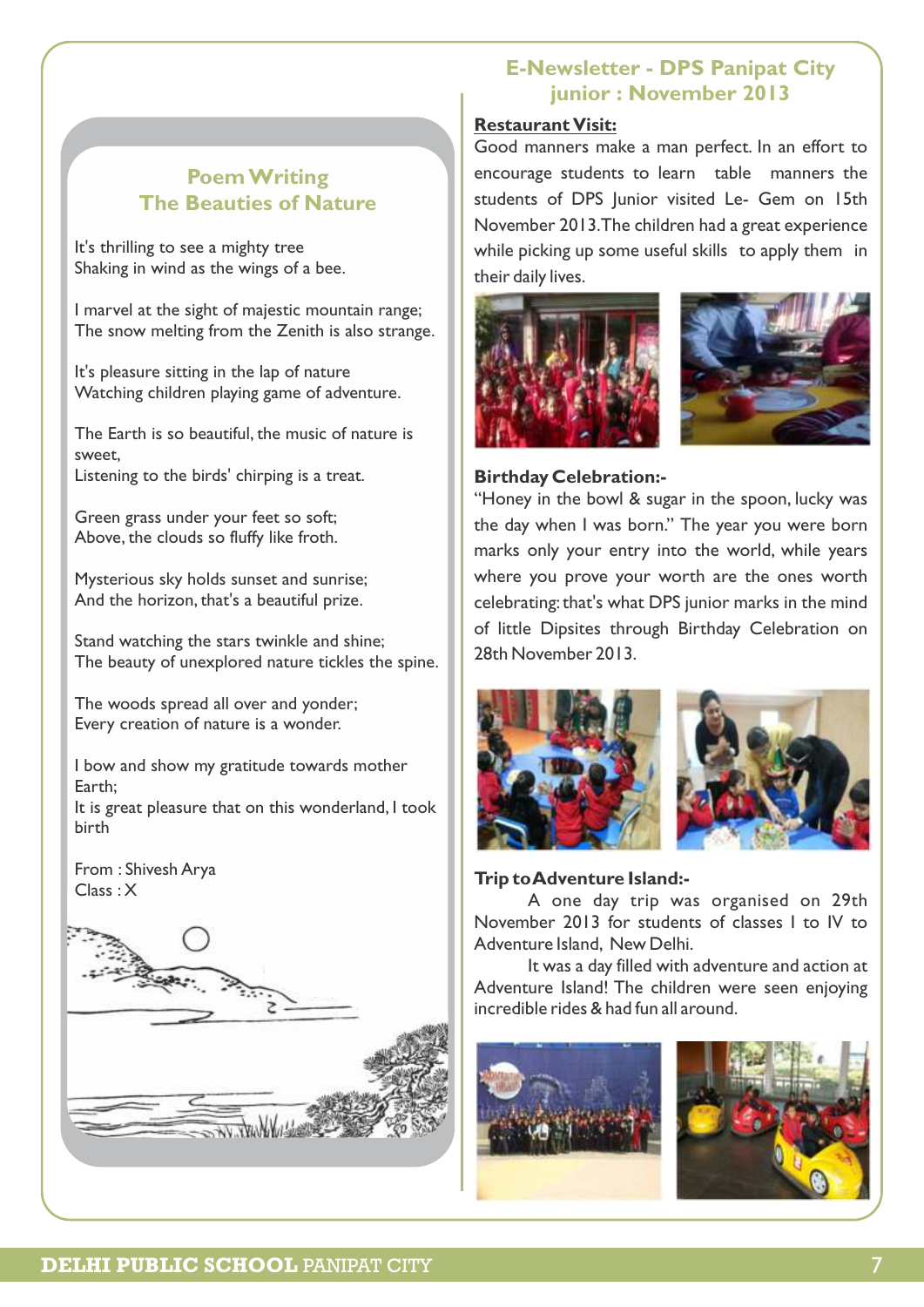## **Feel The Youth's Spark**

Dead is the heart and deserves to be buried that does burn and yearn for justice when hundreds of people fret and fume for the sake of millions! But what I witnessed was altogether astonishing yet pleasing.The way the youth of the country came forward in the fight against corruption was indeed sweeter than any honey accumulated from the brightest flowers.They sat like the meditating saints and roared like the indignant lion. Under the able guidance of cool as a sea yet riveting revolutionary Anna Hazare,the youth staged protest against the dark corrupt leaders and bureaucrats of the country and stressed on the formation of strict laws against such people. It was not only their physical presence that mattered but showing support through e-mails also got the youth together.

I feel sometimes our elders are a little apprehensive about the power of the youth and take their pranks and other mischief too seriously.They claim that a particular student would come out moron and a burden on the society. Moreover, youth is considered non serious and without any vision. However, I feel that there is an imminent need for the community to change its perspective about the intention and the strength of the youth. When it burns it does emit heat and I feel the spark in them would not douse unless all the unscrupulous elements are eradicated from our society.

Good luck youth and keep burning!

From :Pallavi Class :XI-D

## **Study Mode**

In the presence of trouble, "some buy crutches, other grow wings." You may fail in problems, but these are to test you to give your best.The difficulty is that some of us stop trying in the trying times.We should always face a challenge with 'How can we? and not with "Why we can not". Patience, Will Power, Determination, Courage and Confidence are the qualities of the mind which are indispensable in the struggle of life. Lives of great people are nothing but success stories, where it has been proved that sooner or later the man who wins is the man who thinks he can.So,have a positive attitude as by being an optimist you can turn scars into stars and thus win laurels in life.

From : Shubriti Allang Class :VII-E

# **Celebration Of Mistakes**

### **Cheese**

Cheese was invented by an Arabic man who was traveling across the desert. He had a pouch along with him which was made from a sheep's stomach. The man poured milk into the pouch and forgot all about it and continued on his way.Later when he opened his pouch he discovered the world's first "formage".The chemicals from the sheep's stomach along with the heat of the sun and the milk formed cheese.

### **Coffee**

The truth of this one is a bit murky but the legend of Kaldi maintains that Ethiopian goat herder noticed that his flock was acting especially playful after chewing down on some bright red berries.After sampling some for himself and verifying their mood shift, he brought the berries to a local man who studied them, Eventually roasting and boiling them in water,led to the"brewing coffee".

### **Fire-works**

Fireworks are magical creations that are enjoyed all over the world.This is all thanks to an unknown cook in China who loved experimenting,which led to the discovery of "Fire-works.He mixed common kitchen items like charcoal,sulfur and some more and then compressed these ingredients into a bamboo tube.They exploded on heating,causing the birth of "fireworks"

## **Potato Chips**

Potato chips were born when chef George Crum reportedly created the salty snack in 1853 in New York . He was fed up with a customer who continuously sent his fried potatoes back,complaining that they were soggy and not crunchy enough.Crum sliced the potatoes as thin as possible,fried them in hot grease,then sprinkled them with salt.The Customer loved them and it instantly became a hit..... From :Varsha Malik

Class : XII